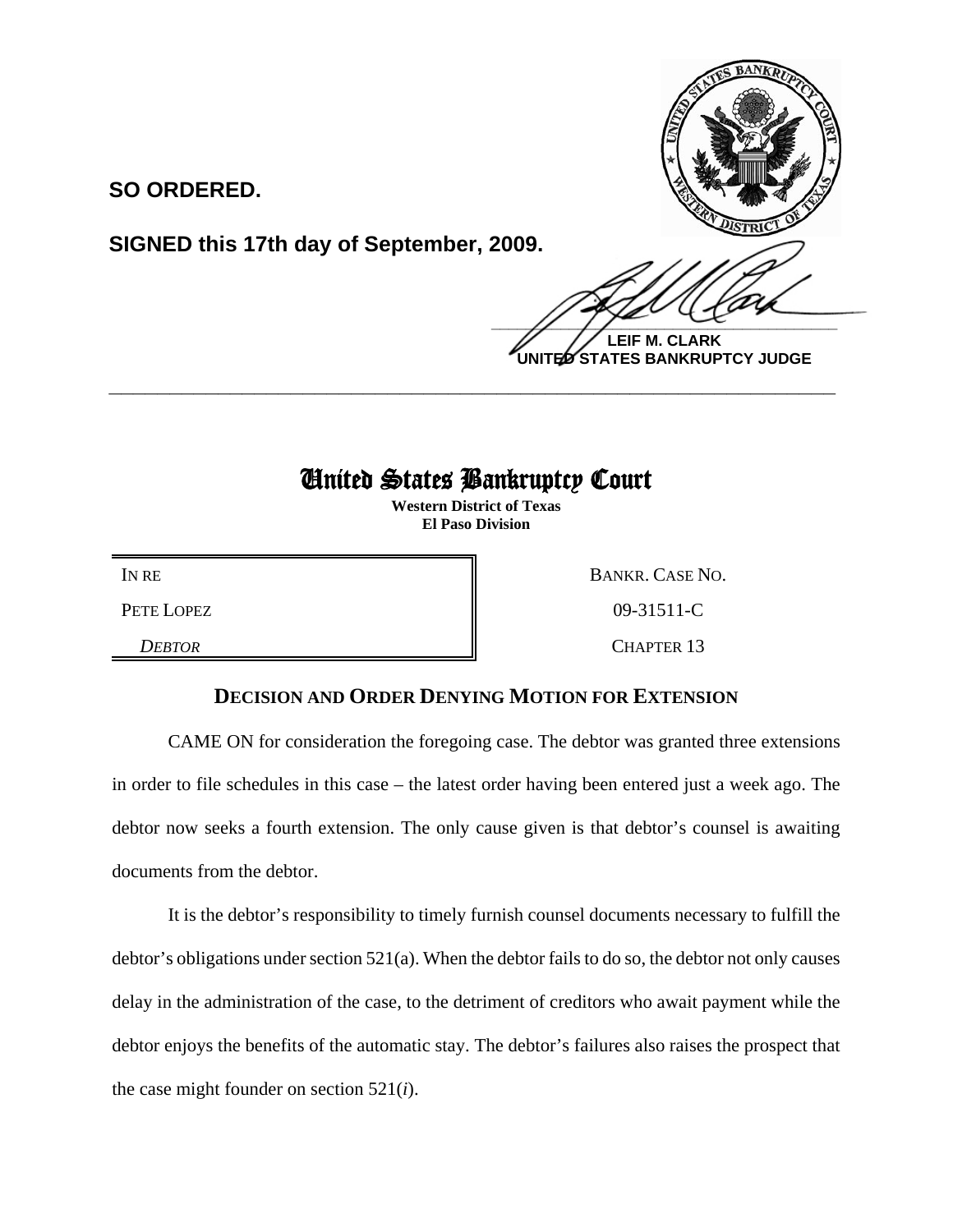Section 521(*i*)(1) states that "if an individual debtor in a voluntary case under chapter 7 or 13 fails to file all of the information required under subsection (a)(1) within 45 days after the date of the filing of the petition, the case shall be automatically dismissed effective on the  $46<sup>th</sup>$  day after the date of the filing of the petition." 11 U.S.C.  $\S$  521(*i*)(1). Section 521(a)(1)(B) in turn provides that, unless the court orders otherwise, the debtor must file a set of schedules, a schedule of current income and current expenditures, and a completed statement of financial affairs. 11 U.S.C. §  $521(a)(1)(B)(i)$ , (ii), (iii). Section  $521(i)(1)$  *could* thus be read as a hard deadline for filing these documents – even though the court might have granted an extension of time to file.<sup>1</sup> This court declines to go down that road, preferring instead the well-reasoned and sensible approach taken by the bankruptcy court in Washington, D.C. *See In re Spencer*, 388 B.R. 418, 422-23 (Bankr. D.D.C. 2008) (holding that a case is not *in fact* automatically dismissed upon the mere passage of time, but instead should be dismissed upon request of a party upon a showing that the requisite documents have not been filed and the requisite time has passed); *see also* Bankr. L.R. 1017(d) (providing that cases in this district are not automatically dismissed absent the entry of an order upon timely request by a party in interest). Judge Martin Teel, in *Spencer*, noted that "when a statute, rule, or court order intends tha ta case is to stand automatically dismissed without the necessity of a court order upon an event occuring, language is used making that clear." *Spencer*, 388 B.R., at 422 (citing examples). He then adds:

In comparison to such clear statutory expressions that a case stands

<sup>&</sup>lt;sup>1</sup> The point here is that the "unless the court orders otherwise" is generally read to mean "unless the court excuses" the filing of the document in question." A grant of an extension of time to file schedules and the statement of affairs is an extension of the deadline provided in Rule 1007 of the Federal Rules of Bankruptcy Procedure. It is not a *waiver* of the requirement to file, which is the import of the "order otherwise" language in section 521(a)(1)(B). *See*, *e.g.*, *In re Warren*, 568 F.3d 1113, 1118 (9th Cir. 2009) (discussing the "order otherwise" language as statutory authorization to *waive* the requirement to file otherwise imposed by section 521(a)).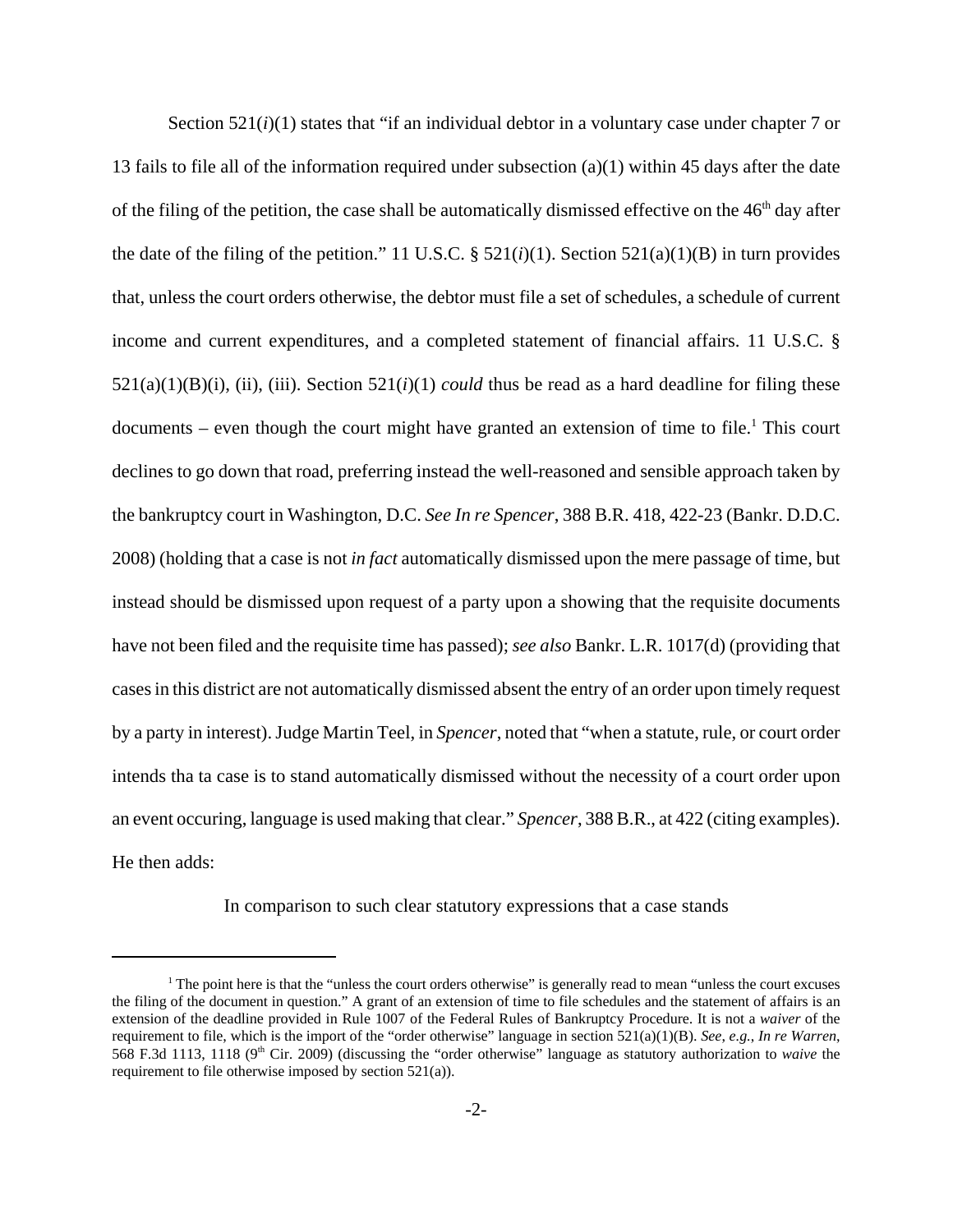dismissed on a specified date, § 521(*i*)(1) does not use language that clearly would deem the case actually dismissed on the  $46<sup>th</sup>$  day after the filing of the petition. Had Congress intended that when §  $521(i)(1)$  is triggered, the case is actually dismissed on the  $46<sup>th</sup>$  day, the statute could have provided that "the case is dismissed effective on the  $46<sup>th</sup>$  day." In other provisions of the Bankruptcy Code, that is how Congress expressed the idea of an event occurring without the necessity of an order of the court. [citing examples in sections 362(h), 365(p)(1), 365(p)(3), 521(a)(6), and 551]. Presumably, Congress intended a different meaning when it used the words "shall be automatically dismissed" in §  $521(i)(1)$ .<sup>2</sup>

*Id.*, at 423. Judge Teel holds that the language should be construed to mean that the court has no discretion but to dismiss a case upon a showing that the specified events have occurred, rather than to mean that the case is simply automatically dismissed, without the intervention of the court. *Id.*; *see also In re Hall*, 368 B.R. 595, 599 (Bankr. W.D.Tex. 2007) (effectively employing this reading in applying section 521(*i*)); *see also In re Parker*, 351 B.R. 790, 802 (Bankr. N.D.Ga. 2006) (noting that section 521(*i*)'s automatic feature may cause chaos and confusion because there is no readily ascertainable way to determine whether a case has actually been dismissed); *CFCU Community Credit Union v. Pierce*, 2009 WL 2163107 (W.D.N.Y. 2009) (same); *but see In re Fawson*, 338 B.R. 505, 510 (Bankr. D.Utah 2006) (holding that statute's plain language can only mean that a given case is automatically dismissed, without further action by the court or a party in interest).<sup>3</sup>

<sup>&</sup>lt;sup>2</sup> Spencer and other courts have noted another reason for taking this approach. It reconciles section  $521(i)(2)$ , which says that a party in interest may request the court to enter an order *dismissing* the case – meaning that the order itself has the effect of dismissing the case, an entirely unnecessary action if the case were already automatically dismissed by operation of law. Subsection (2) cannot be read as a mere *confirmation* of the fact of dismissal either, else it would mirror the language found in section 362(j) ("on request of a party in interest, the court shall issue an order under subsection (c) *confirming* that the automatic stay has been terminated"). 11 U.S.C. § 362(j) (emphasis added).

<sup>3</sup> Said the district court in *Pierce*,

Were  $521(i)(1)$ 's automatic dismissal truly automatic, it would create an odd result: if a bankrupt failed to comply with § 521(a) (1), but no-one perceived the deficiency, discharge might still be granted, even though-unbeknownst to anyone-the case had been dismissed. Section 521(i)(2) adds to the confusion since it requires a court to file an order for an automatic discharge. Yet if the discharge were truly automatic, an order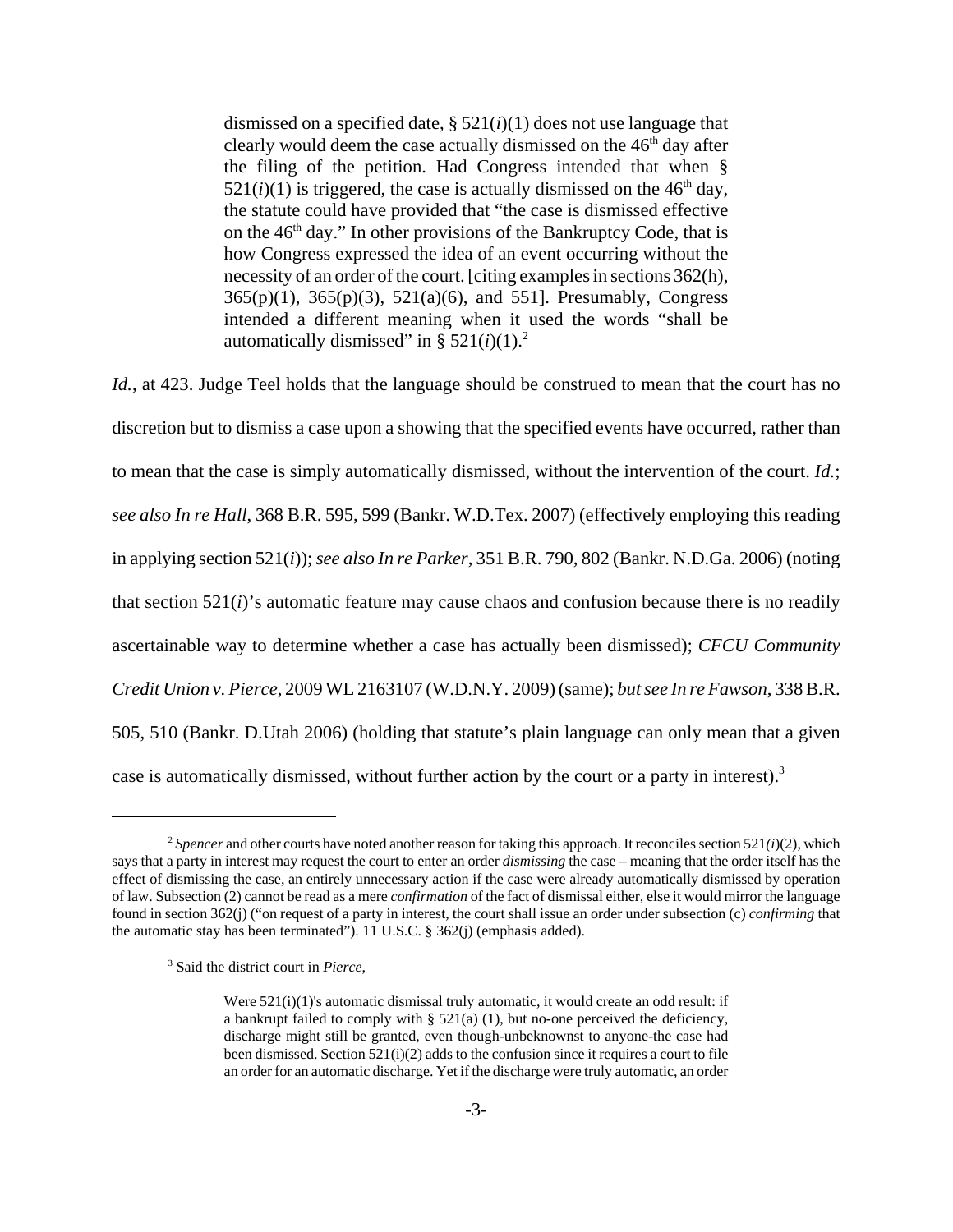This court agrees with the *Spencer* approach, and adopts it as the holding applicable to cases filed in this district as well. The court adds that *Spencer* effectively ratifies the *de facto* "holding" of this district as expressed in its local rule relating to the implementation of section 521(*i*). *See* Bankr. L.R. 1017(d) (providing that a case will be deemed not dismissed unless a party in interest moves for entry of an order under section 521(*i*), and further providing that the effective date of dismissal at the  $46<sup>th</sup>$  day can be achieved only if the party so moving makes the request before the 65th day after filing); *see also In re Richardson*, 406 B.R. 586, 587 (Bankr. W.D.N.Y. 2009) (in the context of payment advices, holding that the court must rule on whether the obligation to file such payment advices has been met in order for the case to be "automatically" dismissed, and citing with approval *In re Spencer*).

The effect of this holding is that a court *could* grant extensions of time to file the documents required by section 521(a)(1)(B), and that such extensions would not *necessarily* result in the

would be unnecessary.

*Id.*, at \*2. A bankruptcy court in the Southern District of New York added,

<sup>[</sup>t]aken literally and in the abstract, section 521(i) creates uncertainty as to whether a Chapter 7 case which may have incomplete documentation is currently proceeding and subject to administration by a trustee and under the jurisdiction of the bankruptcy court, or whether the case has been "automatically dismissed effective on the 46th day after the date of the filing of the petition" because no order appears on the docket. ... The uncertainty of an "automatic dismissal" that has not been confirmed by a court order will not only impact a Chapter 7 or 13 trustee charged with administering and monitoring the case, but also the rights of creditors, and ultimately a debtor's ability to reorganize and obtain a discharge.

*In re Tay-Kwamya*, 367 B.R. 422, 425 (Bankr. S.D.N.Y. 2007). These sensible observations move this court to express the fervent hope that Congress will revisit this unfortunate piece of statutory drafting (surely *not* the work of the staff attorneys for either the Senate or House Judiciary Committees, with whose work this court is well familiar and for whom this court has the greatest respect) to clarify how "automatic" dismissal should in fact be achieved. It is unseemly for the courts to be speculating about what Congress "probably" had in mind, and to then effectively add provisions not found in the statute in order to make it work. *See In re Warren*, *supra*; *in re Acosta-Rivera*, *supra*. It would be far better for Congress to simply amend section 521(*i*) to provide for the entry of a court order upon certification by a party in interest, after notice and an opportunity for hearing, along the lines of section 362(j). That way, much chaos and confusion (to say nothing of due process concerns) would be allayed while still giving effect to the apparent intention to eject from bankruptcy debtors who fail to fulfill their disclosure obligations.